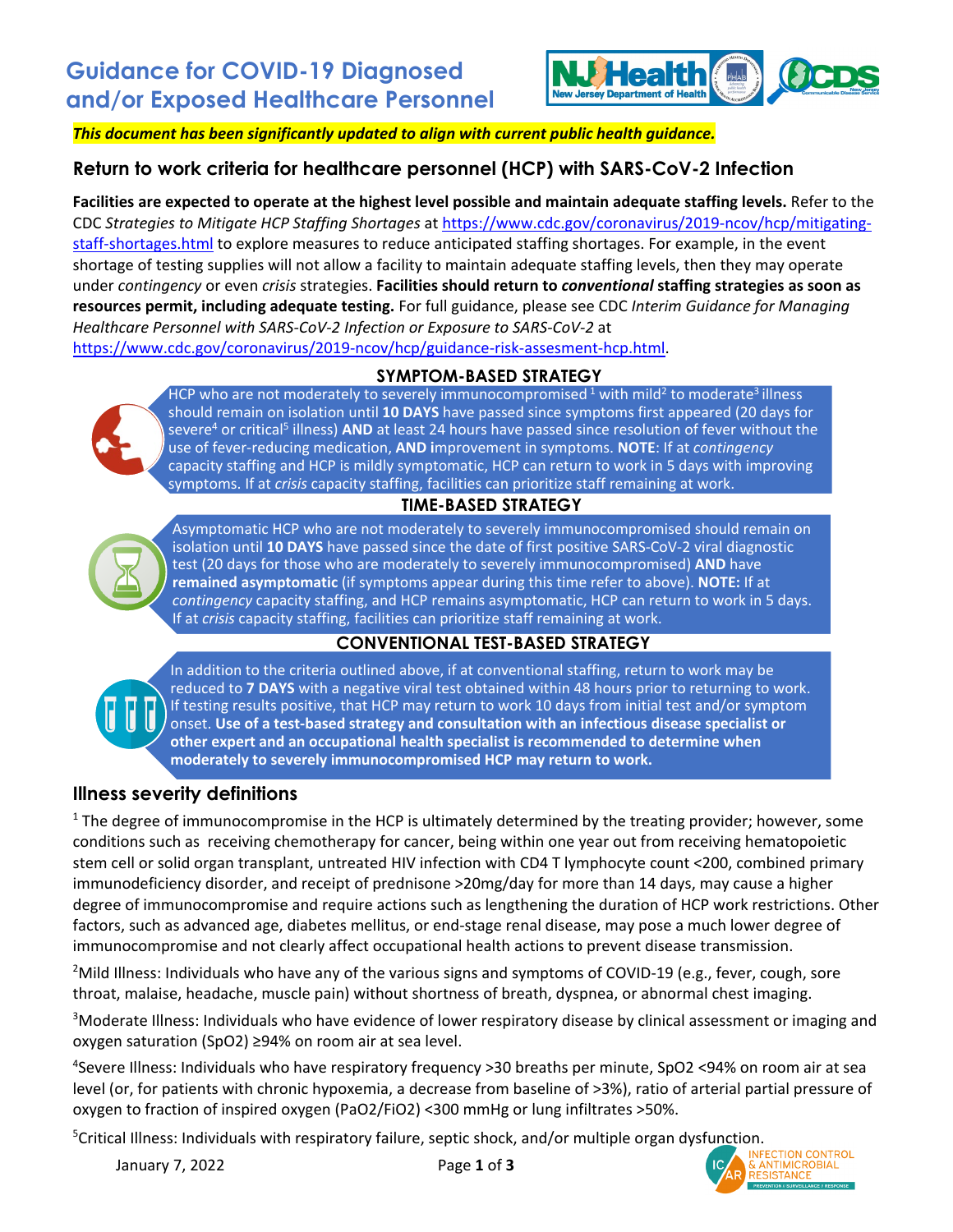## **HCP exposure risk assessment guidance**

**As resources permit, healthcare facilities should continue utilizing formal healthcare personnel^ (HCP) risk assessments for exposure to SARS-CoV-2 using the updated NJDOH Risk Assessment Algorithm located at** [https://www.nj.gov/health/cd/topics/covid2019\\_healthcare.shtml.](https://www.nj.gov/health/cd/topics/covid2019_healthcare.shtml) **Updates include assessing HCP use of a respirator when the COVID-19 positive person is not using source control and whether or not the exposed HCP has received all CDC recommended COVID-19 vaccines, including a booster.** Because of their often extensive and close contact with vulnerable individuals in healthcare settings, a conservative approach to HCP monitoring and applying work restrictions is recommended to prevent transmission from potentially contagious HCP to patients/residents, other HCP, and visitors. Occupational health programs should have a low threshold for evaluating symptoms and testing HCP. In general, work restriction of asymptomatic HCP who received all recommended COVID-19 vaccine and booster doses is NOT recommended unless they:

- Develop symptoms; or
- Test positive for SARS-CoV-2 infection; or
- Are moderately to severely immunocompromised; or
- Are otherwise directed to do so by the jurisdiction's public health authority

**If HCP have not received all recommended COVID-19 vaccine and booster doses (despite eligibility), work restrictions still apply; this includes individuals who were positive for SARS-COV-2 within the prior 90 days.** HCP who have traveled should continue to follow CDC work restriction guidance and refer to the NJ COVID-19 Information Hub at [https://covid19.nj.gov/faqs/nj-information/travel-and-transportation/are-there-travel](https://covid19.nj.gov/faqs/nj-information/travel-and-transportation/are-there-travel-restrictions-to-or-from-new-jersey)[restrictions-to-or-from-new-jersey.](https://covid19.nj.gov/faqs/nj-information/travel-and-transportation/are-there-travel-restrictions-to-or-from-new-jersey) In general, HCP who have had prolonged close contact with someone with SARS-CoV-2 in the community (e.g., household contacts) should be managed as described for higher-risk occupational exposures. If staffing shortages occur, it might not be possible to maintain conventional strategies. Healthcare facilities should incorporate their occupational health program, if applicable, in the assessment and management of risk for implementing contingency and crisis staffing strategies. Refer to the CDC *Strategies to Mitigate HCP Staffing Shortages* at [https://www.cdc.gov/coronavirus/2019-ncov/hcp/mitigating-staff](https://www.cdc.gov/coronavirus/2019-ncov/hcp/mitigating-staff-shortages.html)[shortages.html.](https://www.cdc.gov/coronavirus/2019-ncov/hcp/mitigating-staff-shortages.html)

## **HCP testing results guidance** (viral testing only, not serology)

HCP with even mild symptoms of COVID-19 should be prioritized for viral testing, **regardless of vaccination status**. Ensure that SARS-CoV-2 testing is performed with a test capable of detecting SARS-CoV-2, specifically with currently circulating variants in the United States. Refer to the FDA SARS-CoV-2 Viral Mutations: Impact on COVID-19 Tests at [https://www.fda.gov/medical-devices/coronavirus-covid-19-and-medical-devices/sars-cov-2-viral-mutations](https://www.fda.gov/medical-devices/coronavirus-covid-19-and-medical-devices/sars-cov-2-viral-mutations-impact-covid-19-tests)[impact-covid-19-tests.](https://www.fda.gov/medical-devices/coronavirus-covid-19-and-medical-devices/sars-cov-2-viral-mutations-impact-covid-19-tests)

#### **1) COVID-19 Positive HCP**

When testing HCP for SARS-CoV-2 is indicated, negative results from at least one FDA Emergency Use Authorized COVID-19 viral test [\(https://www.cdc.gov/coronavirus/2019-ncov/hcp/testing-overview.html\)](https://www.cdc.gov/coronavirus/2019-ncov/hcp/testing-overview.html) indicates that the person most likely does not have an active SARS-CoV-2 infection at the time the sample was collected. A second test for SARS-CoV-2 RNA may be performed at the discretion of the evaluating clinician, particularly when a higher level of clinical suspicion for SARS-CoV-2 infection exists. Consultation with an infectious disease expert should be considered to resolve any discrepant results. **Upon meeting the return-to-work criteria, all HCP who have tested positive or diagnosed with COVID-19 should adhere to core infection prevention and control principles, continue to monitor for symptoms, and seek re-evaluation from occupational health if symptoms of COVID-19 (re)occur or worsen.**

#### **2) COVID-19 Negative HCP**

**a) Asymptomatic HCP tested negative:** Work restrictions based on staffing level at facilities (see below) . HCP should continue to report recognized exposures, regularly monitor themselves for fever and symptoms of COVID-19, utilize well-fitting source control, and not report to work when ill.

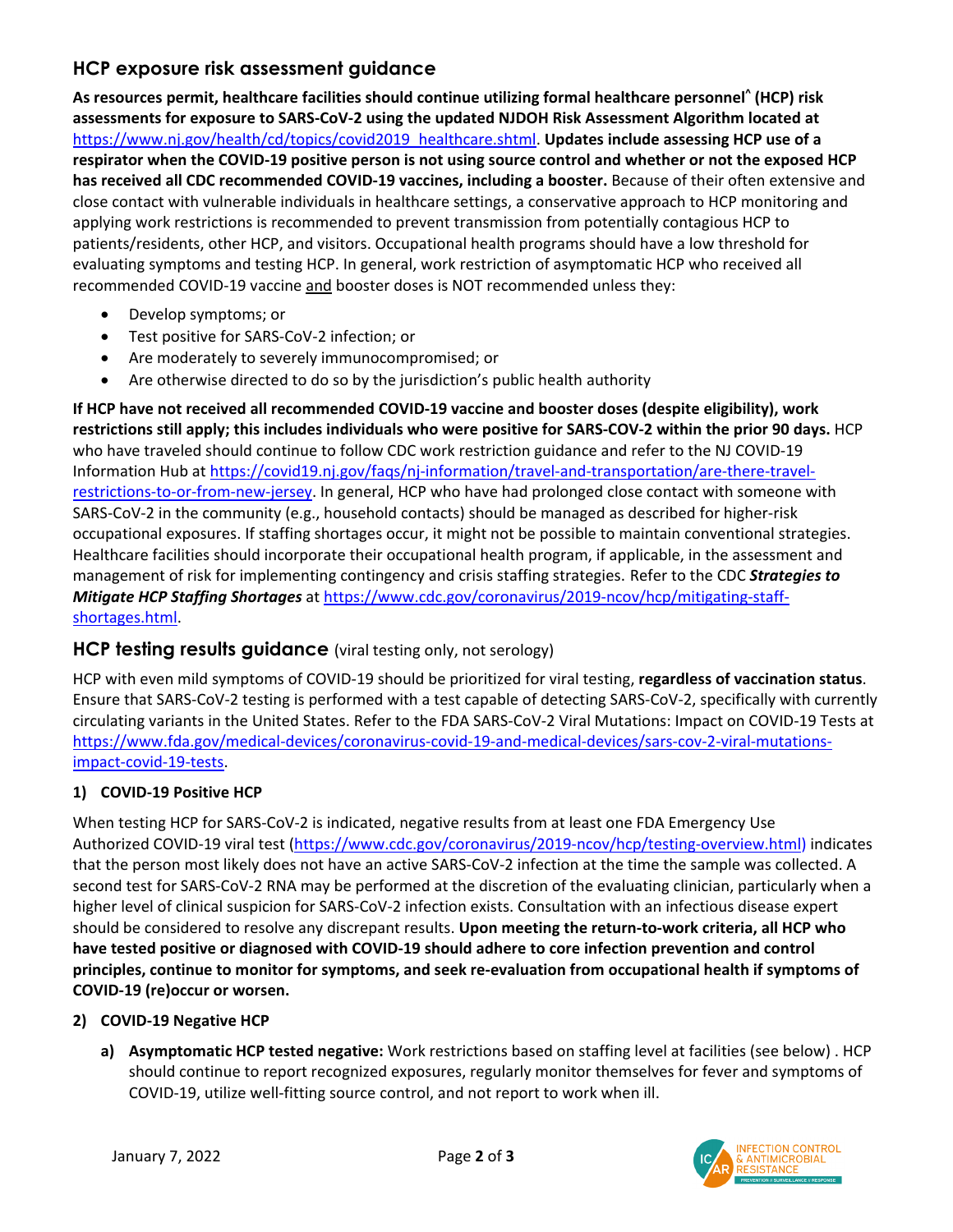- Under **conventional** staffing strategies, asymptomatic HCP with a higher-risk exposure who have not received all recommended COVID-19 vaccine and booster doses (despite eligibility), should be excluded from work. These HCP are permitted to return to work if they remain asymptomatic and test negative 7 days after exposure, or 10 days after exposure with no test.
- Under **contingency** staffing strategies, asymptomatic HCP with a higher-risk exposure who have not received all recommended COVID-19 vaccine and booster doses (despite eligibility), can be permitted to continue to work. These HCP should be tested 1 day after the exposure (day 0) and, if negative, again 2, 3, and 5-7 days after the exposure. **If testing supplies are limited, testing should be prioritized for 1-2 days after the exposure and, if negative, 5-7 days after exposure.**
- **b) Symptomatic HCP tested negative:** Symptomatic HCP who test negative for COVID-19 may have another respiratory virus. Similar guidance on infection prevention and control should be followed (e.g., isolated from others, practice good hand hygiene, clean and disinfect environmental surfaces). If HCP has an alternate diagnosis (e.g., tested positive for influenza), the criteria for returning to work should be based on that diagnosis. **At a minimum, HCP should be excluded from work for at least 24 hours after symptoms resolve** including fever without the use of fever-reducing medications, if applicable. Consult your facility's occupational health policy for return to work after illness criteria.

## **Resources**

CDC *Interim Guidance for Managing Healthcare Personnel with SARS-CoV-2 Infection or Exposure to SARS-CoV-2* <https://www.cdc.gov/coronavirus/2019-ncov/hcp/guidance-risk-assesment-hcp.html>

CDC *Strategies to Mitigate HCP Staffing Shortages* <https://www.cdc.gov/coronavirus/2019-ncov/hcp/mitigating-staff-shortages.html>

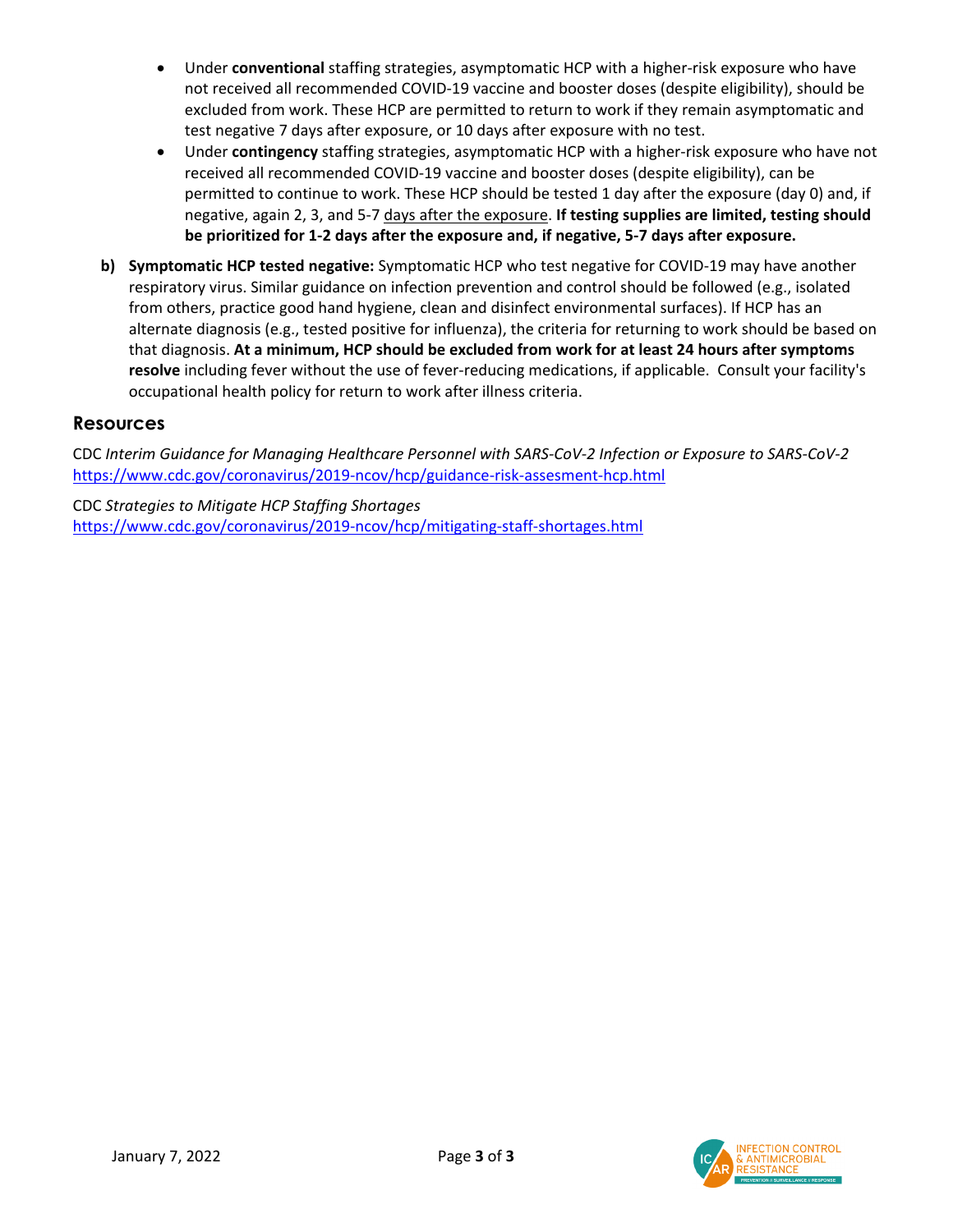# **NJDOH Healthcare Personnel Exposure to a Confirmed COVID-19 Case CONVENTIONAL Risk Algorithm**



*This document has been significantly updated to align with current public health guidance.*